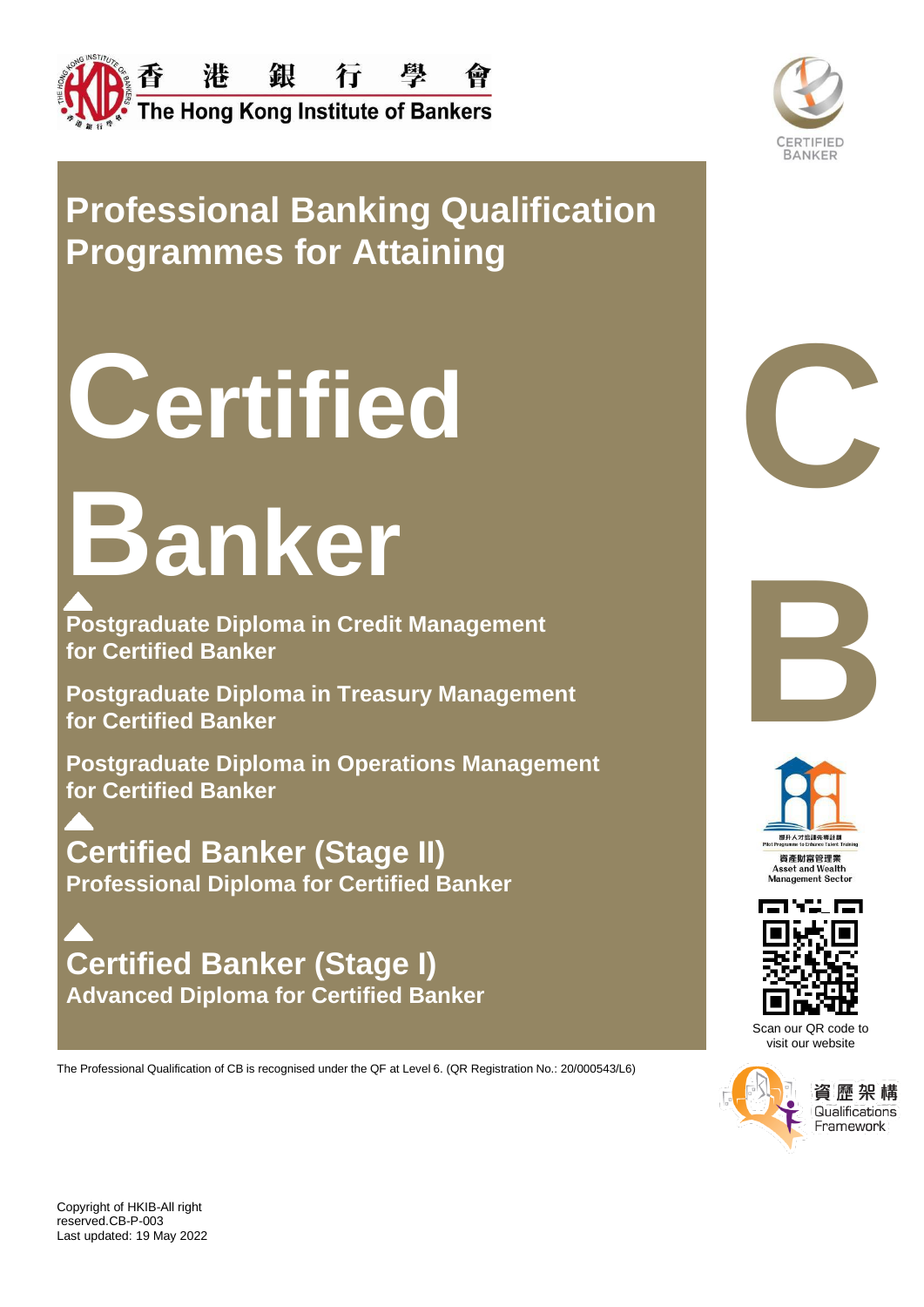## **Pursuing a Professional Banking Qualification**

For those wishing to pursue a successful banking career in Hong Kong, attaining HKIB accredited Professional Qualifications is a sign of commitment to reaching the highest standards. With the banking industry increasing in complexity and evolving at a fast rate, individuals with a badge of excellence will stand out. The depth and ongoing development of the HKIB qualifications ensures clear credentials for high achievers.

## **Recognition of HKIB Professional Banking Qualifications**

Certified Banker (CB), the Professional Qualification is widely recognised including Hong Kong Monetary Authority (HKMA) by referring to its Supervisory Policy Manual CG-6 Competence and Ethical Behaviour (V2 – 8.12.2017). The CB qualification is the enhancement and replacement of the Associate of The Hong Kong Institute of Bankers (AHKIBTM) qualification, which was launched over two decades ago.

## **Overview of the Hong Kong Institute of Bankers**

Since 2012, all HKIB's Professional Qualification Programmes (PQPs) have been accredited through Learning Programme Accreditation (LPA) exercises conducted by the statutory accrediting body, the Hong Kong Council for Accreditation of Academic and Vocational Qualifications (HKCAAVQ) which are pitched at QF Levels 4 to 6 under the Hong Kong Qualifications Framework (HKQF). In 2020, the HKIB stepped forward being appointed as an Assessment Agency for Professional Qualifications (AAPQ) by the Secretary for Education (SED) for HKIB's nine Professional Qualifications which are recognised under the Hong Kong Qualifications Framework (HKQF) and registered in the Qualifications Register (QR). The appointment of AAPQ by SED demonstrates HKIB's capability of delivering outstanding standard of professional qualification assessment in the Banking industry in Hong Kong.

#### **Qualifications Framework**

Certified Banker contains three programmes in progressive levels. Learners should attempt the programme progressively according to their academic background and related work experience. The Postgraduate Diploma for Certified Banker been quality assured by the Hong Kong Council for Accreditation of Academic and Vocational Qualification (HKCAAVQ) and are recognised under the Qualifications Framework (QF). Their learning contents are encompassing all relevant Units of Competency (UoCs) drawn from the SCS of banking industry.

| <b>Programme</b>            | <b>Award</b>                              | <b>Professional Qualifications</b>                  |
|-----------------------------|-------------------------------------------|-----------------------------------------------------|
| <b>Certified Banker</b>     | Postgraduate Diploma for Certified Banker | СB                                                  |
|                             |                                           | (QF Level 6) (QR Registration No.:<br>20/000543/L6) |
| Certified Banker (Stage II) | Professional Diploma for Certified Banker | CB (Stage II)                                       |
|                             |                                           |                                                     |
| Certified Banker (Stage I)  | Advanced Diploma for Certified Banker     | CB (Stage I)                                        |

#### **Enhanced Competency Framework (ECF) Subjects Integrated**

The programmes of CB cover both generic and specialist topics and integrates subjects from the Hong Kong Monetary Authority's Enhanced Competency Framework (ECF). The ECF programmes, which are the building blocks of CB, are administered by the HKIB.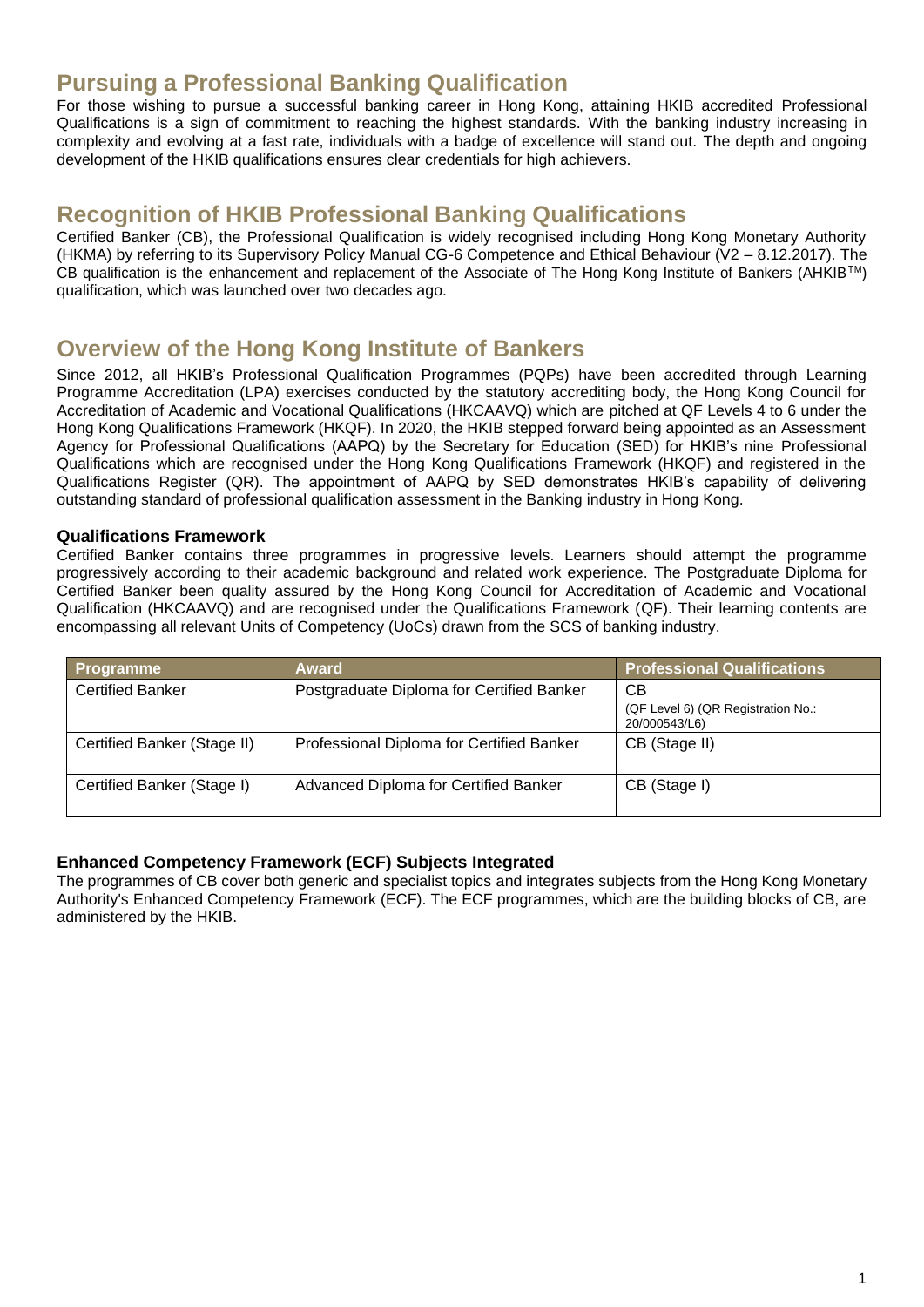# **Becoming a Certified Banker (CB)**



## **Certified Individual (CI)**

The CB (Stage I)/ CB (Stage II)/ CB holders are registered as CI after they are successfully elected during the certification process. The CI Register published on the HKIB website enables the public recognition of CB (Stage I)/ CB (Stage II)/ CB holders. To ensure your Professional Qualification reflected in the CI Register, you are required to maintain a valid membership status with HKIB and comply with the CPD requirements.

#### **Continuing Professional Development (CPD)**

CB (Stage I)/ CB (Stage II)/ CB holders are required to comply with the following annual Continuing Professional Development (CPD) requirements in order to maintain the Professional Qualifications.

- 1. For CB (Stage I), a minimum of **5** CPD hours is required for each calendar year
- 2. For CB (Stage II), a minimum of **15** CPD hours is required for each calendar year
- 3. For CB, a minimum of **15** CPD hours is required for each calendar year

For more details, please refer to Continuing Professional Development (CPD) Scheme on HKIB Website. (Home > Membership > Individual Members > HKIB CPD Requirements)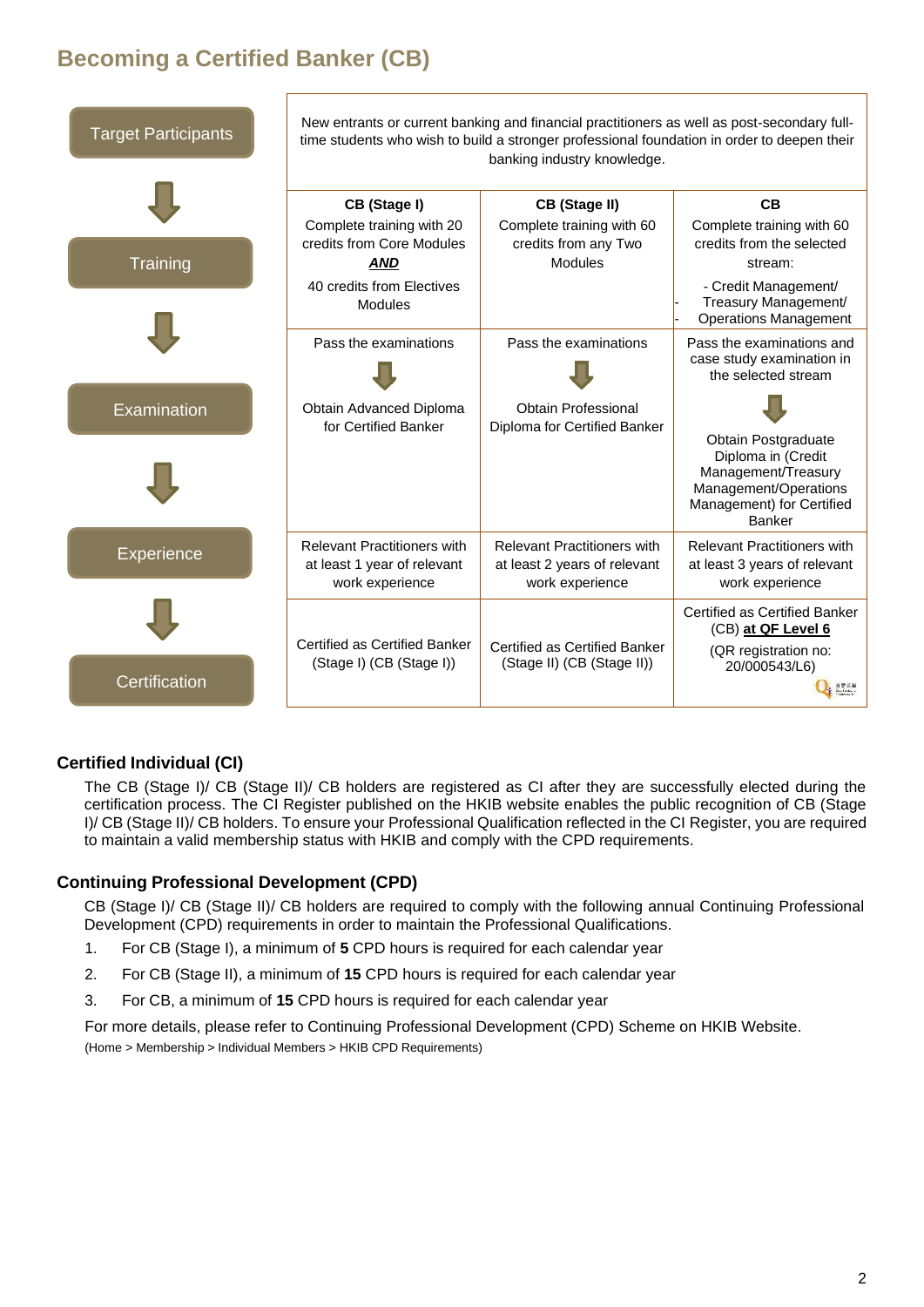# **Entry Requirements**

## **CB (Stage l)**

Candidates of CB (Stage l) need to be an HKIB Individual Member and fulfil ONE of the following entry requirements:

- Associate degree (AD) / Higher diploma (HD) students in any disciplines; OR
- Equivalent qualifications or above; OR
- Mature applicants\* with 3 years of relevant banking experience with recommendations from employer.

## **CB (Stage ll)**

Candidates of CB (Stage ll) need to be an HKIB Individual Member and fulfil ONE of the following entry requirements:

- Certified Banker (Stage I) holders; OR
- Holders of bachelor's degree in banking or finance related discipline (QF L5); OR
- Holders of bachelor's degree in any disciplines with 3 years of relevant banking experience (QF L5); OR
- Holders of associate degree / higher diploma in banking or finance (QF L4) with 3 years of relevant banking experience; OR
- Equivalent qualifications or above; OR
- Mature applicants<sup>\*</sup> with 6 years of relevant banking experience (2 years at supervisory level) with recommendations from employer.

#### **CB**

Candidates of CB need to be an HKIB Individual Member and fulfil ONE of the following entry requirements:

- Certified Banker (Stage II) holders; OR
- Two ECF Certificates (QF L5) and fulfilled entry requirement for Certified Banker (Stage II); OR
- Holders of bachelor's degree in banking or finance related disciplines (QF L5) with 6 years of relevant banking experience (2 years at managerial grade); OR
- Equivalent qualifications or above; OR
- Mature applicants\* with 10 years of relevant banking experience (3 years at managerial grade) with recommendations from employer.

*Remark: Learners with direct entry to Certified Banker (Stage II) or Certified Banker would be required to complete two CORE modules, namely, Fundamentals of Banking, and Professional Ethics and Compliance (no exemption would be granted for this module) and pass the examination.*

**\*Mature applicants (aged 21 or above) who do not possess the above academic qualifications but with relevant banking experience and recommendation from their employers will be considered on individual merit.**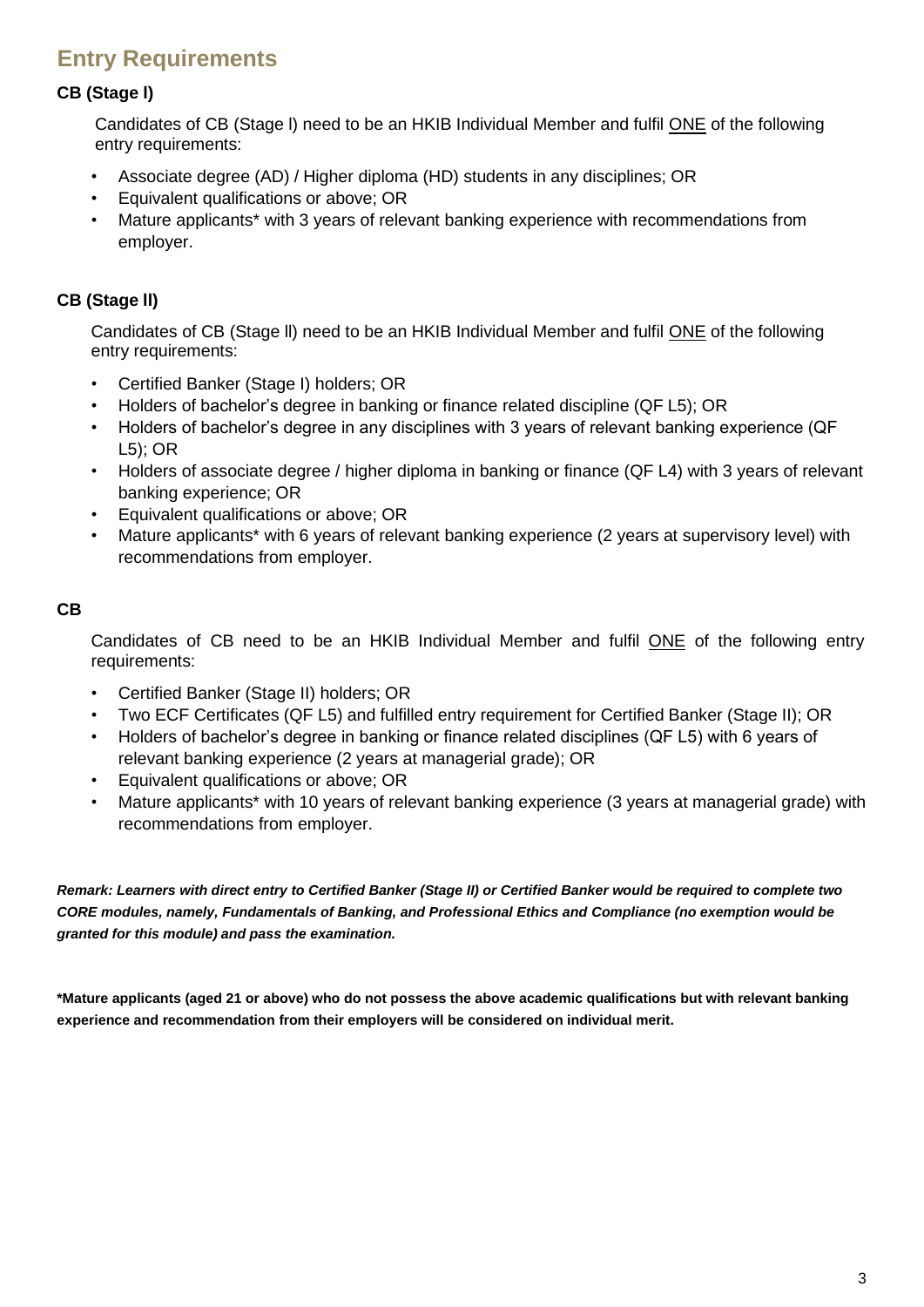

## **CB (Stage II)**

# ↑

| <b>CB (Stage II)</b>                                                     | <b>Professional Diploma for Certified Banker</b><br><b>Obtain 60 credits from any TWO modules</b>                                                                                                                                                                  |                  |                                                                                                                                                                                                                                                          |  |
|--------------------------------------------------------------------------|--------------------------------------------------------------------------------------------------------------------------------------------------------------------------------------------------------------------------------------------------------------------|------------------|----------------------------------------------------------------------------------------------------------------------------------------------------------------------------------------------------------------------------------------------------------|--|
|                                                                          |                                                                                                                                                                                                                                                                    |                  |                                                                                                                                                                                                                                                          |  |
| (with 2 years<br>banking or<br>finance related<br>working<br>experience) | <b>Green Finance and</b><br>✧<br>Sustainability (Credit: 30)<br><b>Corporate Finance Services</b><br>✧<br>(Credit: 30)<br><b>Finance of International Trade</b><br>✧<br>(Credit: 30)<br><b>Technology Management and</b><br>✧<br>Innovation in Banking (Credit:30) | ✧<br>✧<br>✧<br>✧ | ECF on RWM (Professional Level) <sup>1</sup><br>(Credit: 30)<br>ECF on AML/CFT (Professional Level) <sup>2</sup><br>(Credit: 30)<br>ECF on CRM (Core Level) <sup>6</sup><br>(Credit: 30)<br>ECF on ORM (Professional Level) <sup>9</sup><br>(Credit: 30) |  |

| ٦ |  |
|---|--|
|   |  |
|   |  |

| CB (Stage I).<br><b>CORE</b>                                            | <b>Advanced Diploma for Certified Banker</b><br><b>Obtain 20 credits from Core and 40 credits from Elective modules</b>                    |                                                                                                                                                                                                                                                                                                                                                                                                                                                                                                                                                                                                   |  |  |
|-------------------------------------------------------------------------|--------------------------------------------------------------------------------------------------------------------------------------------|---------------------------------------------------------------------------------------------------------------------------------------------------------------------------------------------------------------------------------------------------------------------------------------------------------------------------------------------------------------------------------------------------------------------------------------------------------------------------------------------------------------------------------------------------------------------------------------------------|--|--|
| <b>ELECTIVE</b>                                                         |                                                                                                                                            |                                                                                                                                                                                                                                                                                                                                                                                                                                                                                                                                                                                                   |  |  |
| (with 1 year<br>banking or<br>finance related<br>working<br>experience) | <b>Core Module</b><br><b>Future Banking and ESG</b><br>✧<br>(Credit: 10)<br><b>Professional Ethics and</b><br>✧<br>Compliance (Credit: 10) | <b>Elective Module</b><br><b>Fundamentals of Accounting (Credit: 10)</b><br>✧<br>Introduction to Banking Law (Credit: 10)<br>✧<br>Introduction to People Management Skills (Credit: 10)<br>✧<br><b>Risk Management (Credit: 10)</b><br>✧<br><b>Qualification Certificate of Banking Professional</b><br>✧<br>$(QCBP)8$ (Credit 10)<br>Fundamentals of Treasury Markets <sup>3</sup> (Credit: 10)<br>✧<br>ECF on AML/CFT (Core Level) <sup>4</sup> (Credit: 20)<br>❖<br>ECF on Cybersecurity (Core Level) <sup>5</sup> (Credit: 20)<br>✧<br>ECF on ORM (Core Level) <sup>10</sup> (Credit 20)<br>✧ |  |  |

#### 4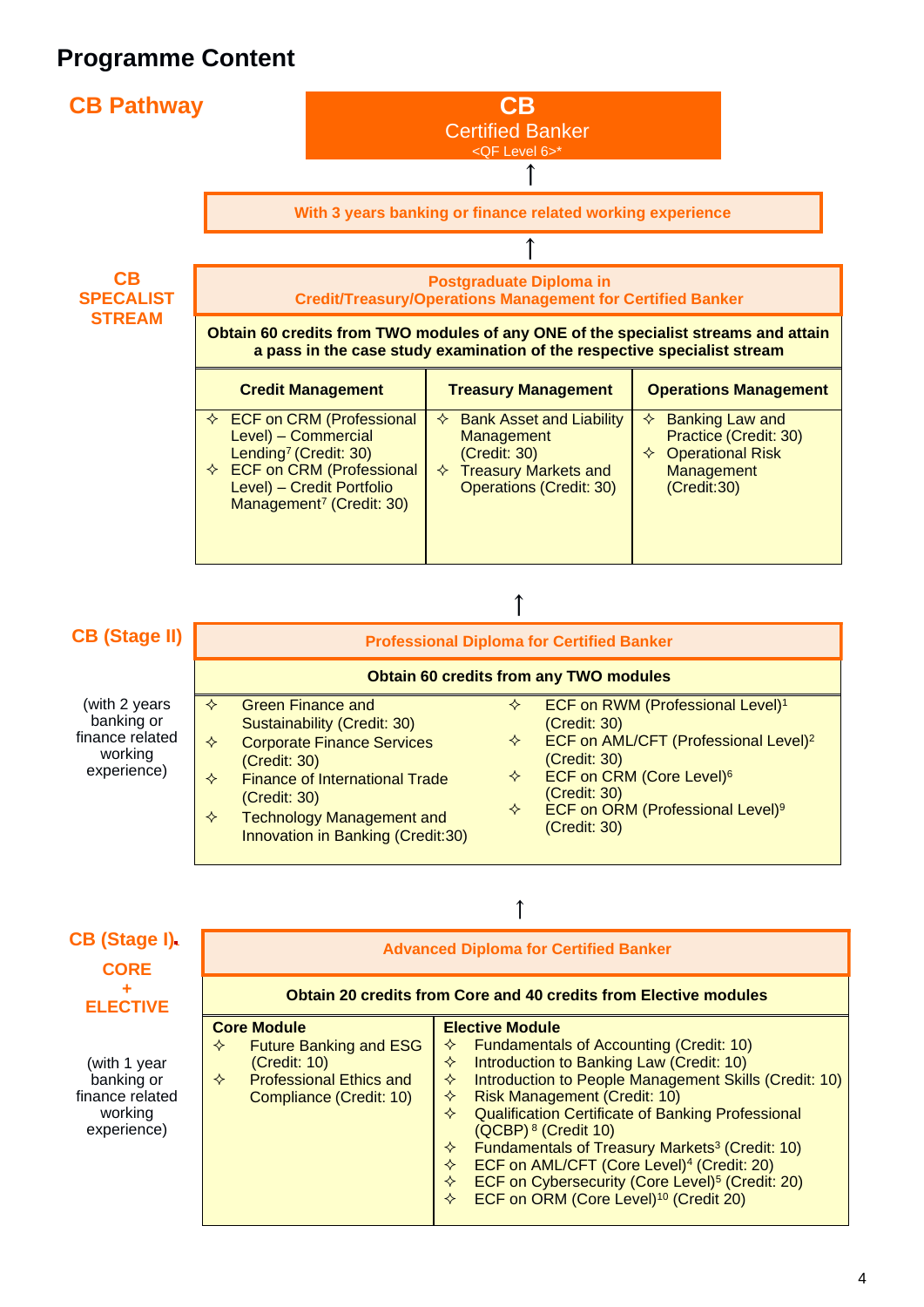#### **Notes:**

- 1. For exemption only. Holders of the Professional Certificate for ECF on Retail Wealth Management (RWM) offered by HKIB are eligible to apply for "ECF on RWM (Professional Level)" module exemption. Please refer to "**[ECF-RWM](https://www.hkib.org/page/85)**" for details.
- 2. For exemption only. Holders of the Professional Certificate for ECF on AML/CFT or respective grandfathered certificate are eligible to apply for ECF on AML/CFT (Professional Level) module exemption after passing the written assessment developed by the HKIB. Please refer to "**[ECF on](https://www.hkib.org/page/83)  [AML/CFT](https://www.hkib.org/page/83)**" for details.
- 3. For exemption only. Holders of the Professional Certificate in Treasury Markets (i.e., ECF on Treasury Management (Core Level)) offered by LiPACE of OUHK are eligible to apply for "Fundamentals of Treasury Markets" module exemption.
- 4. For exemption only. Holders of the Advanced Certificate for ECF on AML/CFT or respective grandfathered certificate (plus submission of the form – Recognising Prior Learning Assessment Criteria for ECF on AML/CFT (Core Level) are eligible to apply for module exemption. Please refer to "**[ECF on AML/CFT](https://www.hkib.org/page/83)**" for details.
- 5. For exemption only. Holders of the Advanced Certificate for ECF on Cybersecurity offered by HKIB are eligible to apply for "ECF on Cybersecurity" module exemption. Please refer to "**[ECF on Cybersecurity](https://www.hkib.org/page/83)**" for details.
- 6. For exemption only. Holders of the Core Level Training Certificate for ECF on CRM or respective grandfathered certificate are eligible to apply for ECF on CRM (Core Level) – Fundamentals of Bank Lending (M3) module exemption after passing the written assessment developed by the HKIB. Please refer to "**[ECF-CRM](https://www.hkib.org/page/85)**" for details.
- 7. For exemption only. Holders of the Professional Level Training Certificate for ECF on CRM or respective grandfathered certificate are eligible to apply for ECF on CRM (Professional Level) – Advanced Commercial Lending (M4) or ECF on CRM (Professional Level) Advanced Credit Risk Management and Regulatory Requirements (M5) module exemption after passing the written assessment developed by the HKIB. Please refer to

#### "**[ECF-CRM](https://www.hkib.org/page/85)**" for details.

- 8. Holders of Qualification Certificate of Banking Professional (QCBP) who have passed the QCBP exam are eligible to apply for "QCBP" module exemption.
- 9. For exemption only. Holders of the Professional Certificate for ECF on ORM or respective grandfathered certificate are eligible to apply for ECF on ORM (Professional Level) module exemption after passing the written assessment developed by the HKIB. Please refer to "**[ECF-ORM](https://www.hkib.org/page/85)**" for details.
- 10. For exemption only. Holders of the Professional Certificate for ECF on ORM or respective grandfathered certificate are eligible to apply for ECF on ORM (Core Level) module exemption after passing the written assessment developed by the HKIB. Please refer to "**[ECF-ORM](https://www.hkib.org/page/85)**" for details.

\* For CB, the Professional Qualification of CB is recognised under the QF at Level 6. (QR Registration No.: 20/000543/L6) Validity period: 1/8/2020 – 31/7/2025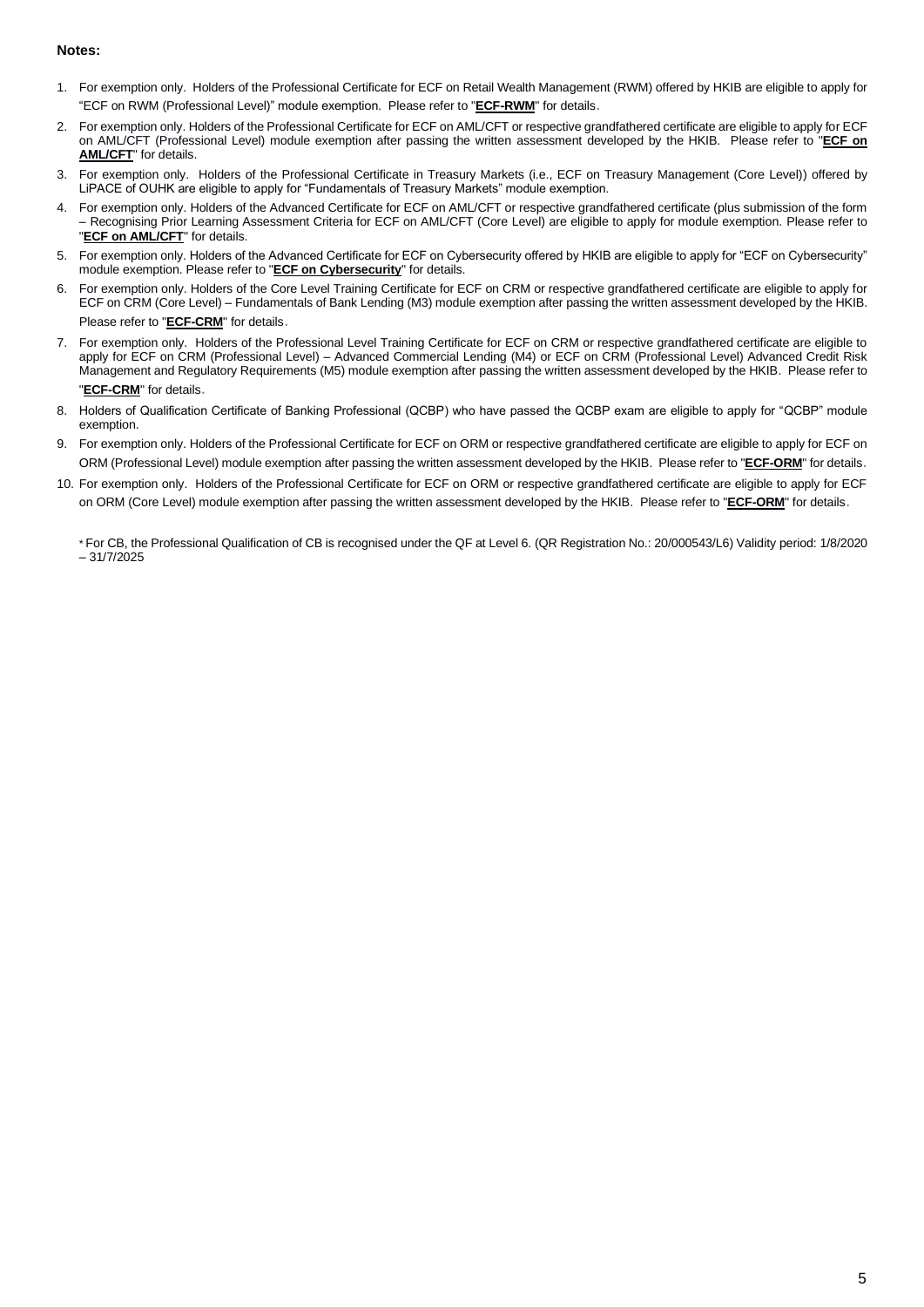# **Advanced Diploma for Certified Banker**

## **Core Module 1 – Future Banking & ESG**

## *Learning Outcomes*

- Distinguish the functions of the financial markets and systems and interpret their implications to the development of the banking business and operations;
- Describe the regulatory framework and requirements to banking services and operations;
- Identify relevant banking services and products to satisfy customers' needs;
- Recognise the latest developments and emerging trend of financial technology in banking industry; and
- Understand the framework and future development of ESG and sustainable finance in banking industry.

- Financial Systems and Markets
	- Introduction to Financial Institutions
	- The Global Financial System
	- Hong Kong's Financial System and Markets
- Banking Systems and Regulations
	- Banking Systems
	- Banking Regulations
- Banking Products, Services and Operations
	- Retail Banking Products, Services & Operations
	- Institutional Banking Products,Services and **Operations**
	- Private Banking / Private Wealth Management (PWM)
	- Investment Banking
	- Virtual Banking
- Financial Technology (Fintech)
	- Emergence of Fintech
	- Value propositions of Fintech
	- Contemporary Fintech Applications in Banking
	- Emerging Technologies for Fintech
	- Emerging Risks of Fintech
	- Future Development and Challenges of Fintech in Banking Industry
- Environmental, Social, and Governance (ESG) and Sustainable Finance
	- Introduction to ESG
	- Emerging ESG Risks and its Mitigation and Control
	- ESG Engagement, Application and Stewardship
	- **ESG Reporting**
	- ESG Regulations
	- Overview of the framework of Sustainable Finance
	- Future Development of ESG and Sustainable Finance in Banking Industry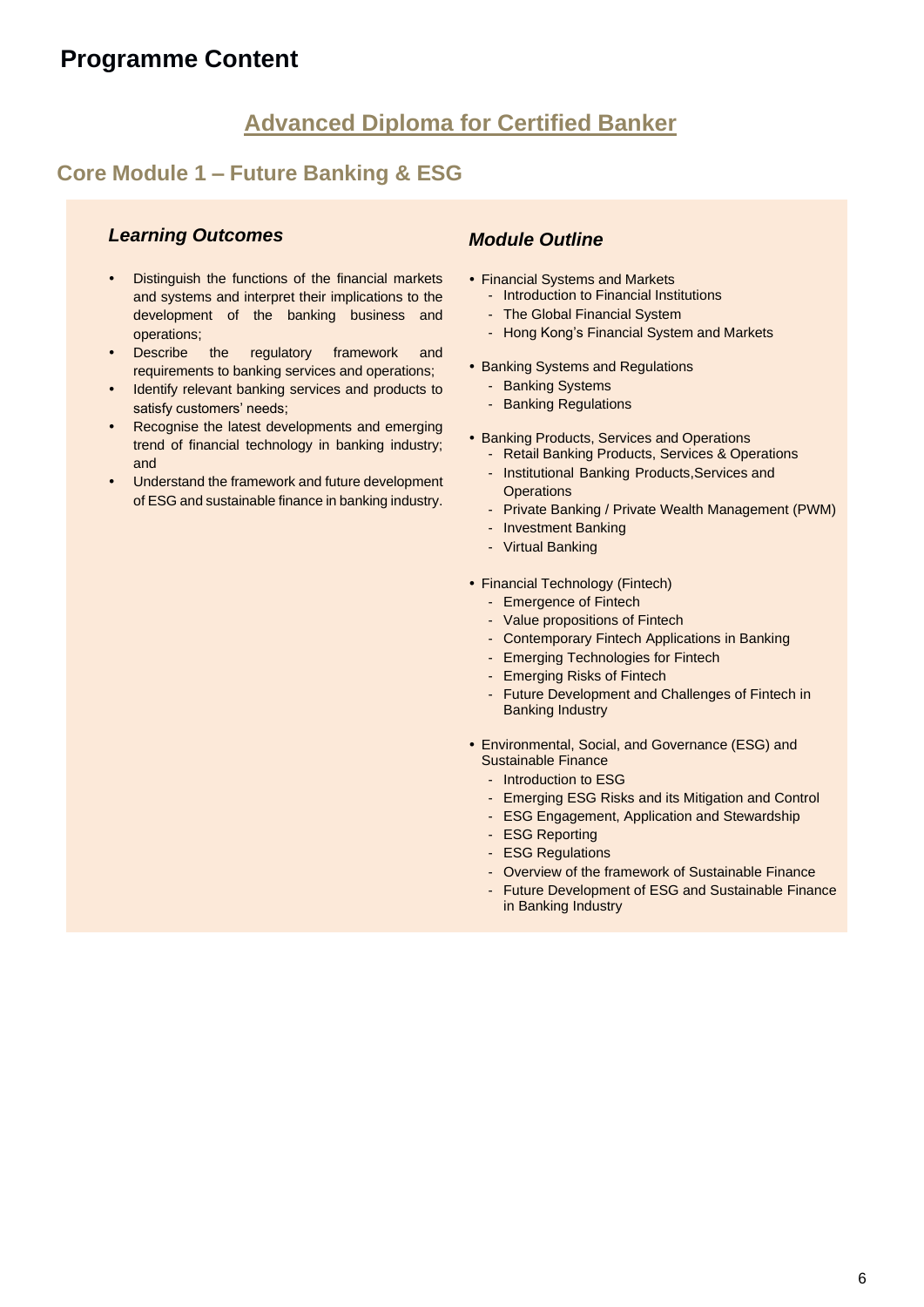# **Advanced Diploma for Certified Banker**

## **Core Module 2 - Professional Ethics and Compliance**

#### *Learning Outcomes*

- Understand and apply principles of ethics and codes of ethics relating to the day-to-day work in the banking industry
- Identify and exercise the requirements of professional ethics in various roles during job execution
- Perform compliance monitoring and the practical application of legal and regulatory requirements in their daily work

- Ethics and the Individual
	- Introduction
	- Ethics and the Individual
- Ethics and the Corporation
- Regulatory Framework and Regulatory Requirements
	- Regulatory Framework
	- Regulatory Requirements
- Corporate Governance and Internal Control
	- Corporate Governance
	- Internal Controls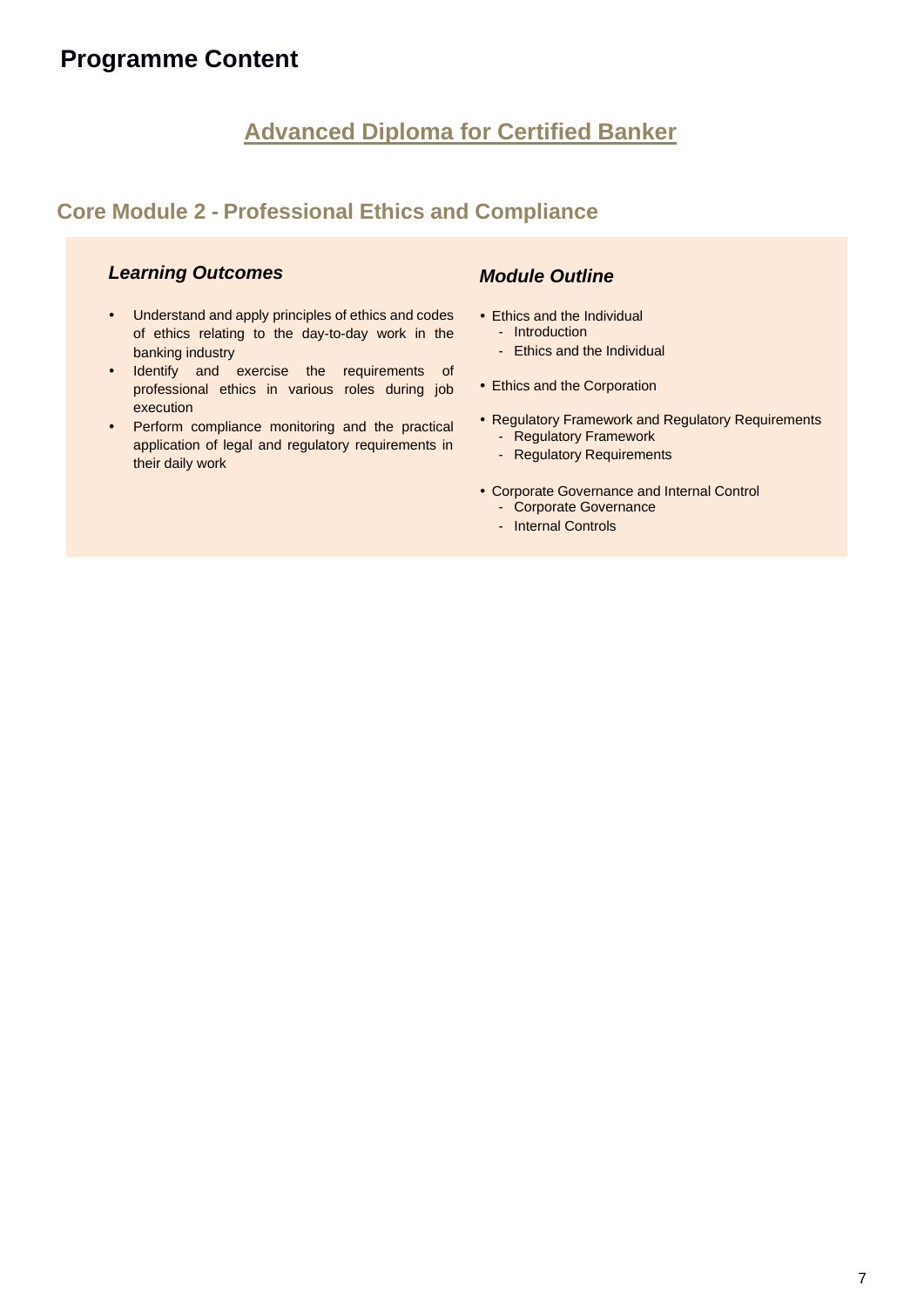# **Advanced Diploma for Certified Banker**

## **Elective Module 1 - Fundamentals of Accounting**

#### *Learning Outcomes*

- Employ the concepts and accounting principles in financial reporting which relate to different areas of work
- Apply the concepts in financial accounting which are relevant to commercial lending
- Employ the wide range of key accounting concepts and principles essential to the world of banking in an appropriate manner
- Understand and apply budgeting principles to evaluate business performance

## *Module Outline*

- Financial Reporting
	- Basics of Bookkeeping
	- Understanding Financial Statements
	- Regulatory Environment for Financial Reporting in Hong Kong
- Interpretation of Financial Statements
	- Use of Financial Statements in Commercial Lending
	- Financial Statement Analysis
	- Comparison of Financial Statements of a Bank to Non-bank Entities
- Investment Decisions and Valuation
	- Fundamental Analysis of Investment Decisions
	- Capital Expenditure Analysis
	- Value of a Firm
- **Budgeting & Performance Measurement in Banking** - Planning Decisions
	- Budgeting and Evaluating Performance

## **Elective Module 2 - Introduction to Banking Law**

#### *Learning Outcomes*

- Apply relevant laws and regulations, and comply with internal policies relating to the banking industry when executing tasks, tackling business issues, and handling requests from law enforcement agencies and regulatory bodies
- Develop a fair and cordial banker-customer relationship through the application of relevant laws, regulations and codes of conduct
- Understand the rights and liabilities of the bank and its customers when dealing with negotiable instruments in order to comply with the legal requirements

- Basic Legal Principles
	- Sources of Laws Applicable to the Banking Industry
	- Law of Contract in Banking
	- Other Relevant Banking Laws
- Regulatory Framework in Banking and Financial **Markets** 
	- Regulatory Framework
	- Major Statutory and Regulatory Requirements
- Negotiable Instruments
	- Introduction
	- Cheques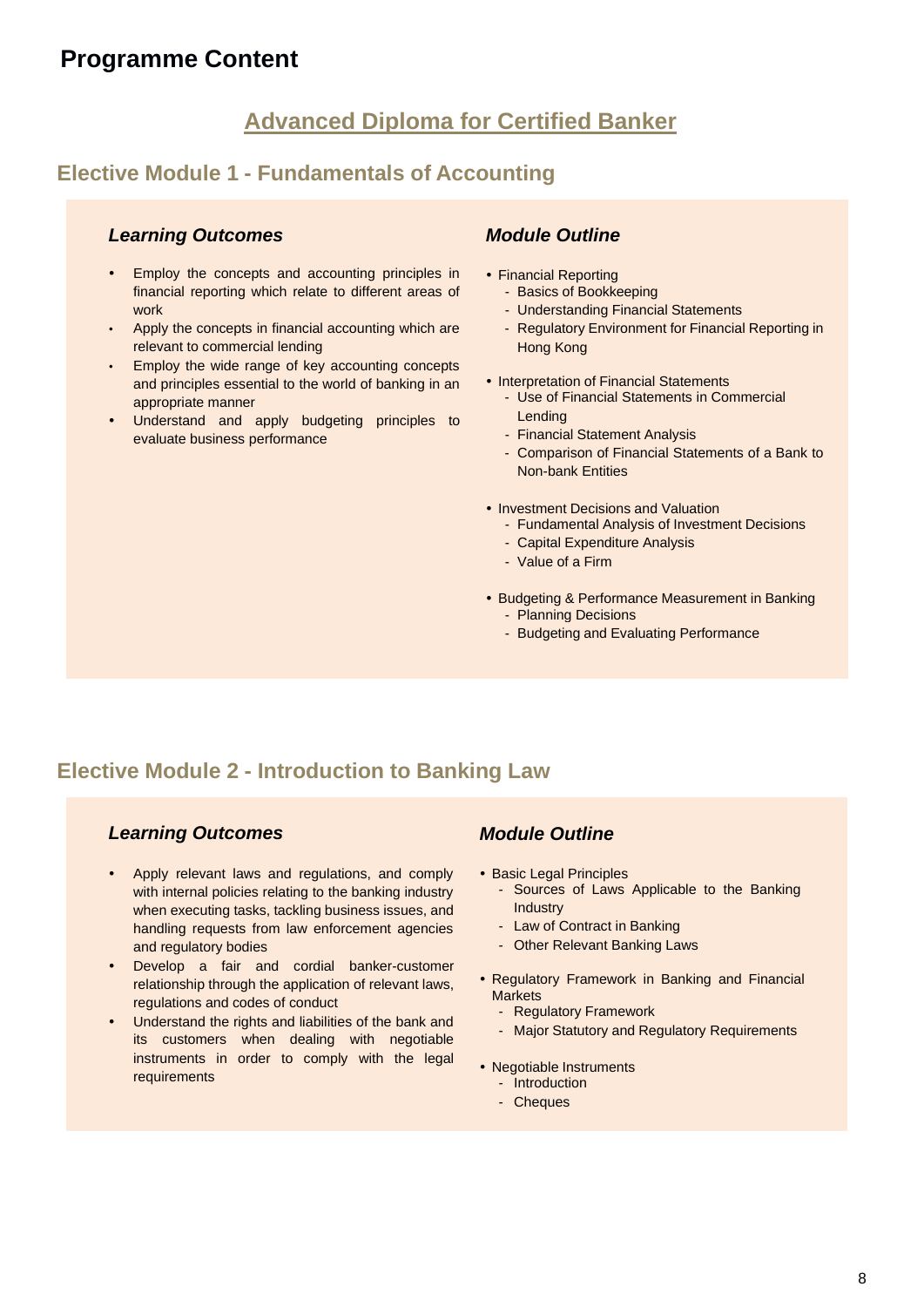## **Advanced Diploma for Certified Banker**

## **Elective Module 3 - Introduction to People Management Skills**

#### *Learning Outcomes*

- Articulate the key concepts, facts, principles, and theories of people management and their application, particularly in financial institutions;
- Select essential management tools and methods at planning, controlling and organising stage under management process;
- Apply the fundamental people management tools and techniques to lead the team at workplace; and
- Outline effective leadership techniques for managing the "contemporary" business environment.

#### *Module Outline*

- Management Overview
	- The Management Process
	- Management Approaches
	- Ethical Behaviour in Management
- Planning and Controlling
	- Introduction
	- Management Planning Approaches and Tools
	- Problem Solving and Decision Making
	- How Managers Control
- Organizing
	- Alignment to Organizational Structure and **Development**
	- Managing Change
	- Human Resources Management
- Leading
	- Introduction to Leadership
	- Leading Teams
	- Effective Communication
	- Coaching for Performance
- People Management under Contemporary Era
	- The Emergence of the "New Normal" Culture at Contemporary Workplace
	- Health and Wellbeing at Work

## **Elective Module 4 - Risk Management**

#### *Learning Outcomes*

- Apply and follow the principles of soundgovernance, and environmental and social responsibilities that apply to risk management at work
- Analyse the risk issues faced by the banking industry nowadays
- Apply risk management techniques to alleviate different types of risks encountered at work
- Execute and monitor measures according to legal, regulatory and compliance requirements in a business context relating to risk

- Introduction & Process of Risk Management - Introduction to Risk Management
	- Process of Risk Management
	-
- Regulatory Requirements in Risk Management
	- Regulations of Financial Institutions
	- **Basel**
	- Case Sharing on the Consequences of Violating Regulatory Requirements in Risk Management
- Structuring Risk Management Functions
	- Organisation of Risk Management Functions in a Bank
	- Risk Management Tools and Measures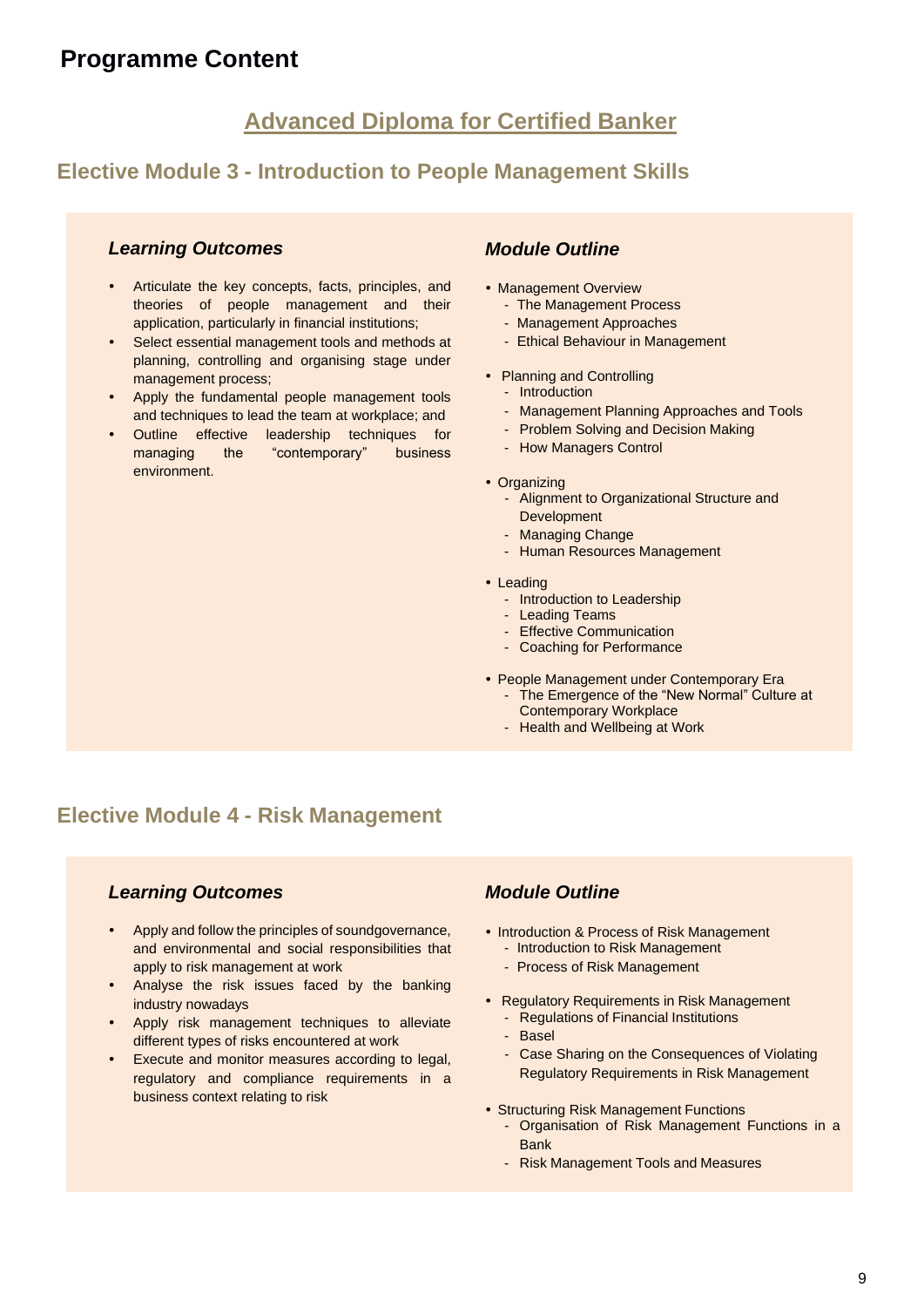**Advanced Diploma for Certified Banker**

**Elective Module 5 - Qualification Certificate of Banking Professional (QCBP)** 

Holders of Qualification Certificate of Banking Professional (QCBP) who have passed the QCBP exam are eligible to apply for "QCBP" module exemption.

For detail, please refer to: <https://www.hkib.org/page/96>

## **Elective Module 6 - Fundamentals of Treasury Markets**

For exemption only. Holders of the Professional Certificate in Treasury Markets (i.e., ECF on Treasury Management (Core Level)) offered by LiPACE of OUHK are eligible to apply for "Fundamentals of Treasury Markets" module exemption.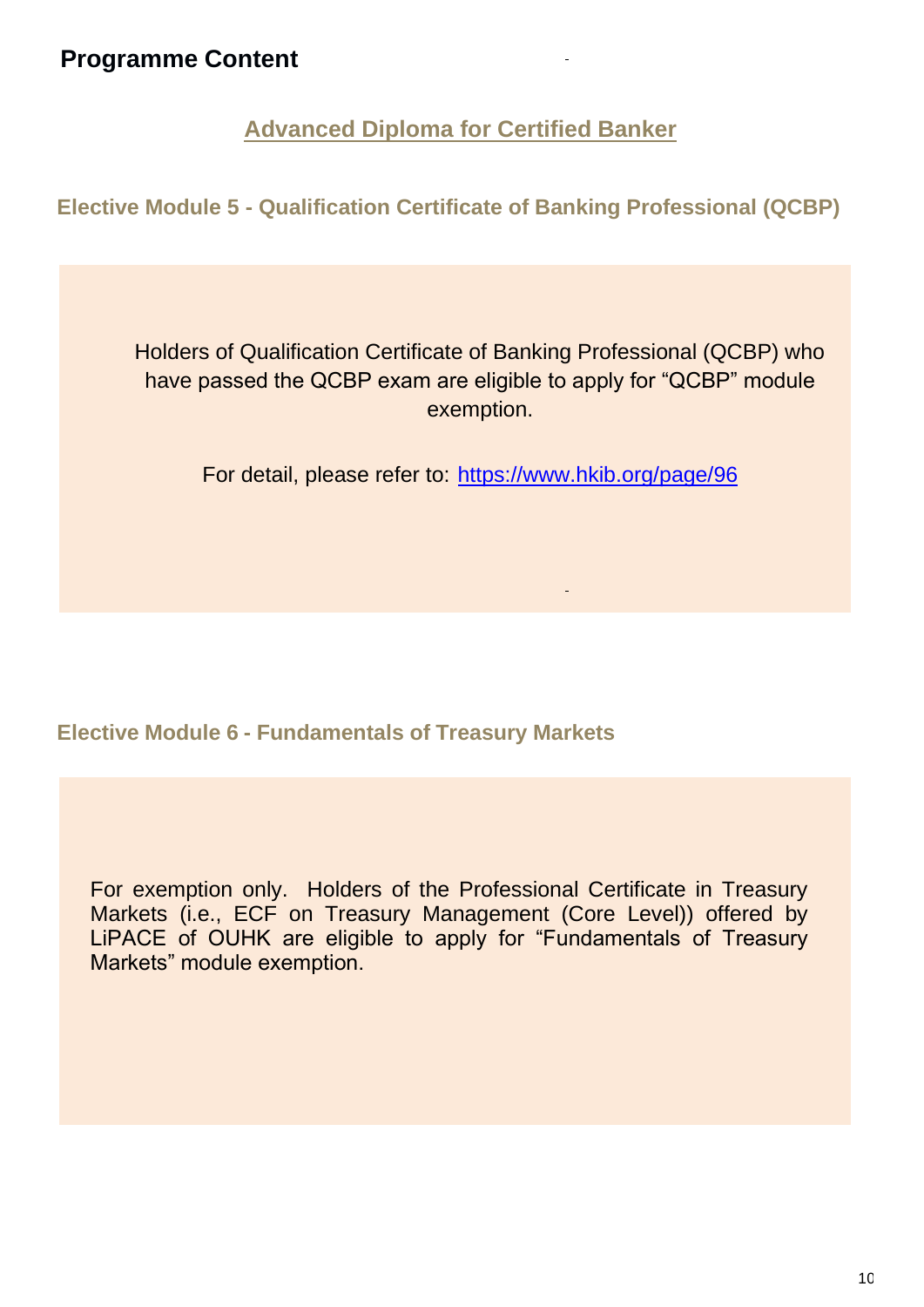**Advanced Diploma for Certified Banker**

**Elective Module 7 - ECF on Anti-Money Laundering and Counter-Financing of Terrorism (AML/CFT) (Core Level)**

For exemption only. Holders of the Advanced Certificate for ECF on AML/CFT or respective grandfathered certificate (plus submission of the form – Recognising Prior Learning Assessment Criteria for ECF on AML/CFT (Core Level) are eligible to apply for module exemption.

> For details, please refer to "**[ECF on AML/CFT](https://www.hkib.org/page/83)**": https://www.hkib.org/page/83

**Elective Module 8 - ECF on Cybersecurity (Core Level)**

For exemption only. Holders of the Advanced Certificate for ECF on Cybersecurity offered by HKIB are eligible to apply for "ECF on Cybersecurity" module exemption.

> For details, please refer to "**ECF on Cybersecurity**": https://www.hkib.org/page/83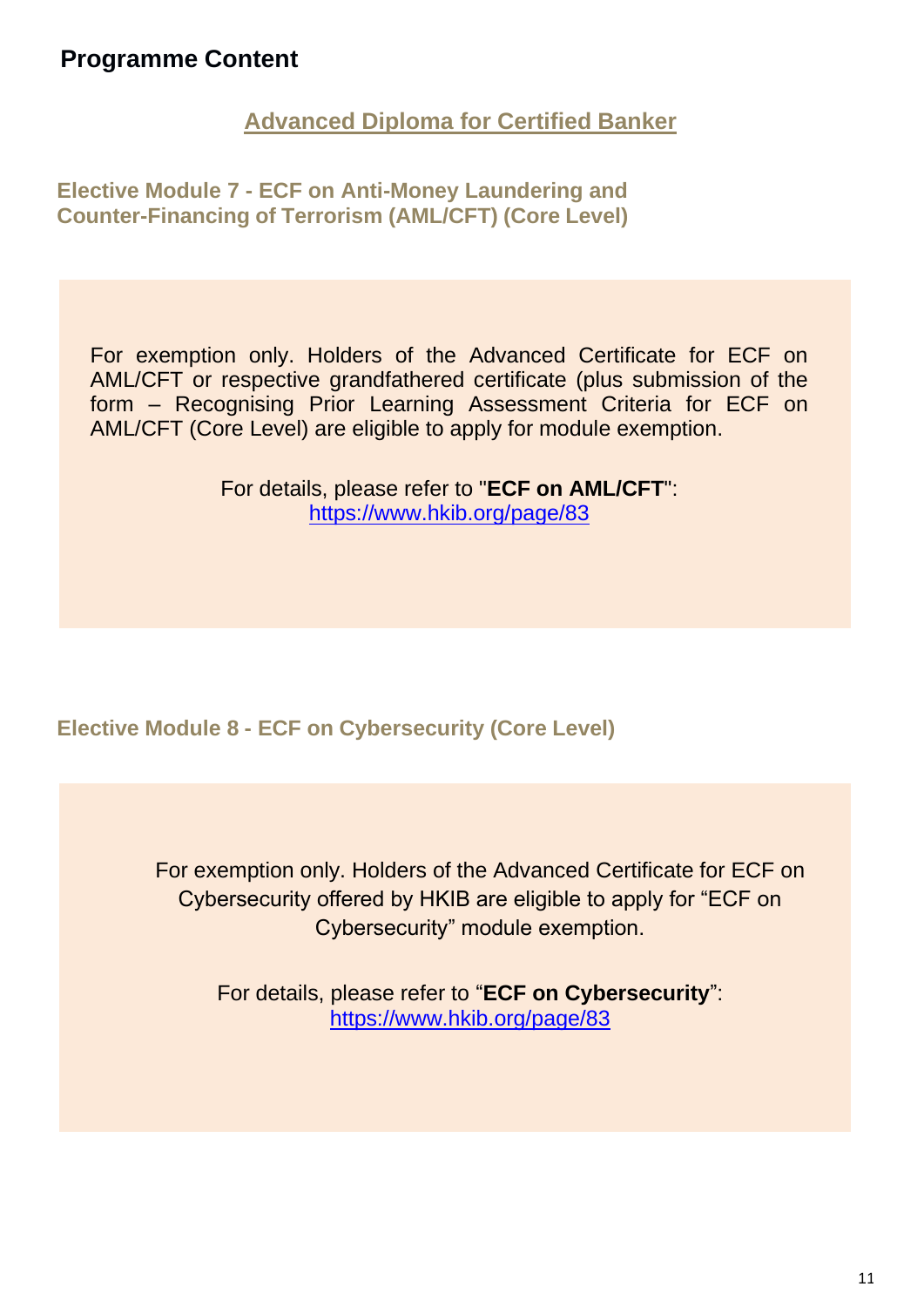**Advanced Diploma for Certified Banker**

**Elective Module 9 - ECF on ORM (Core Level)**

For exemption only. Holders of the Professional Certificate for ECF on ORM or respective grandfathered certificate are eligible to apply for ECF on ORM (Core Level) module exemption after passing the written assessment (where applicable) developed by the HKIB.

For details, please refer to "**[ECF-ORM](https://www.hkib.org/page/85)**": https://www.hkib.org/page/87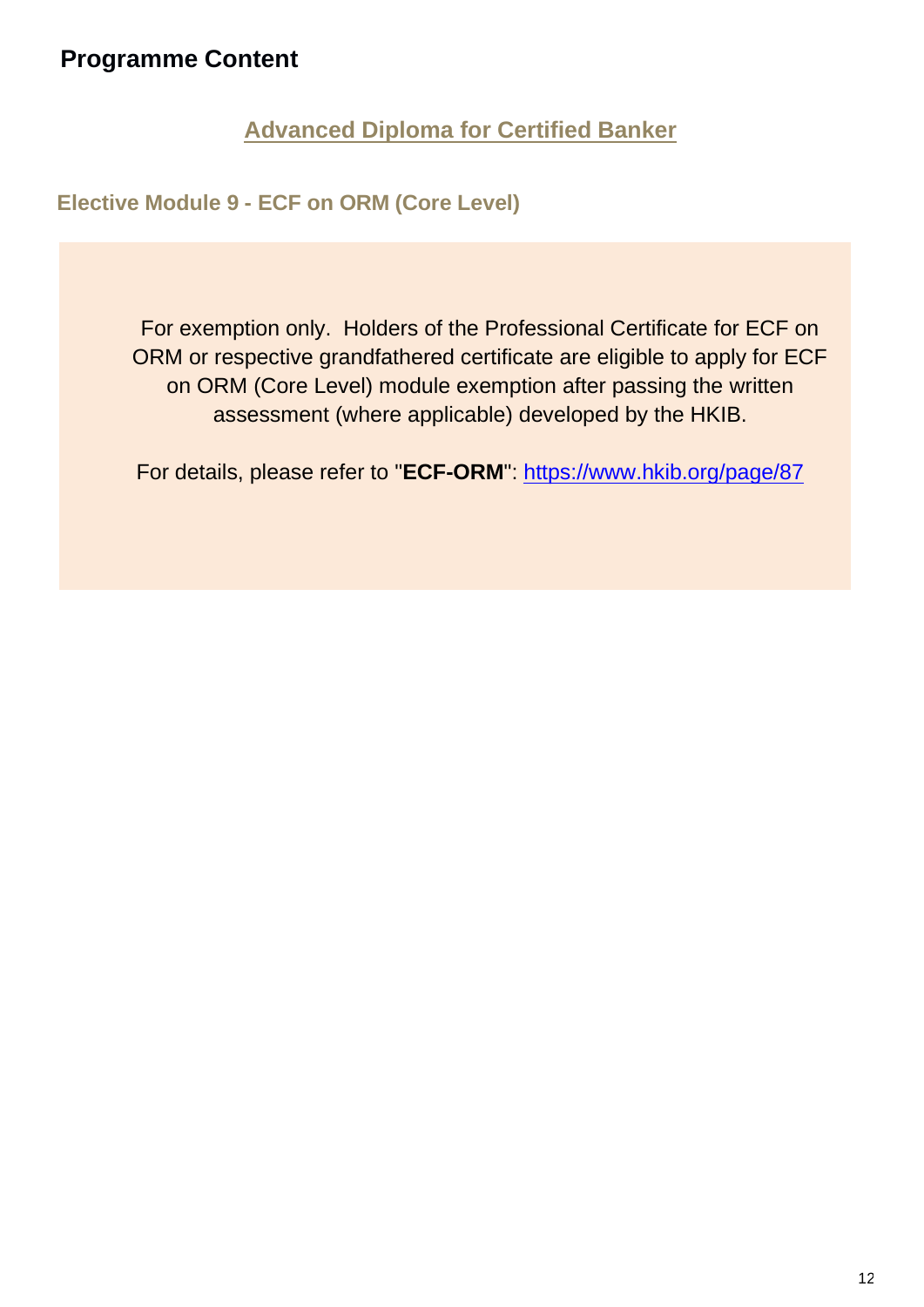# **Professional Diploma for Certified Banker**

## **Elective Module 1 – Green Finance and Sustainability**

#### *Learning Outcomes*

- Assess the latest development, governance factors, good practices and market trends in Green Finance and Sustainability to meet the transformation and changing needs in the banks and financial institutions
- Analyse the major green debt financing instruments
- Evaluate different factors relevant in ESG investing, the application of ESG valuation in equity and bonds, and the ESG consideration in the investment process
- Apply the major green finance certifications and ESG ratings being used in the market to different development and operational processes

#### *Module Outline*

- Overview of Green Finance and ESG
	- Introduction to ESG
	- Climate Transition Finance
	- Introduction Green Loans and Green Bonds
- Green Finance Instruments
	- Green Debts
	- Green Securitisation
- ESG Investing Consideration
	- ESG Analysis
	- ESG Valuation
	- ESG Investment Decision Process
- Green Finance Certification and ESG Rating
	- Overview of Green Finance Certification and ESG Rating Global Practice
	- HKQAA Green Finance Certification
	- MSCI ESG Rating

## **Elective Module 2 - Corporate Finance Services**

#### *Learning Outcomes*

- Plan and design an appropriate package of credit solutions and capital-raising strategies to meet the domestic or international financing needs of customers in different markets
- Identify and assess the risks involved in corporate financing transactions to both the borrower and the financier
- Consolidate the risk issues in corporate finance and construct strategies to deal with the issues for discussion with peers of all levels

- Sources and Types of Finance for Corporations
	- Corporate Lending
	- Debt Financing
	- Equity Financing
	- Financing special transactions or projects
- Sources and Types of Risks for Financial Management in Banks
	- Cross-Border Risks
	- Corporate Treasury Management
	- Credit Risk Management in Bank Lending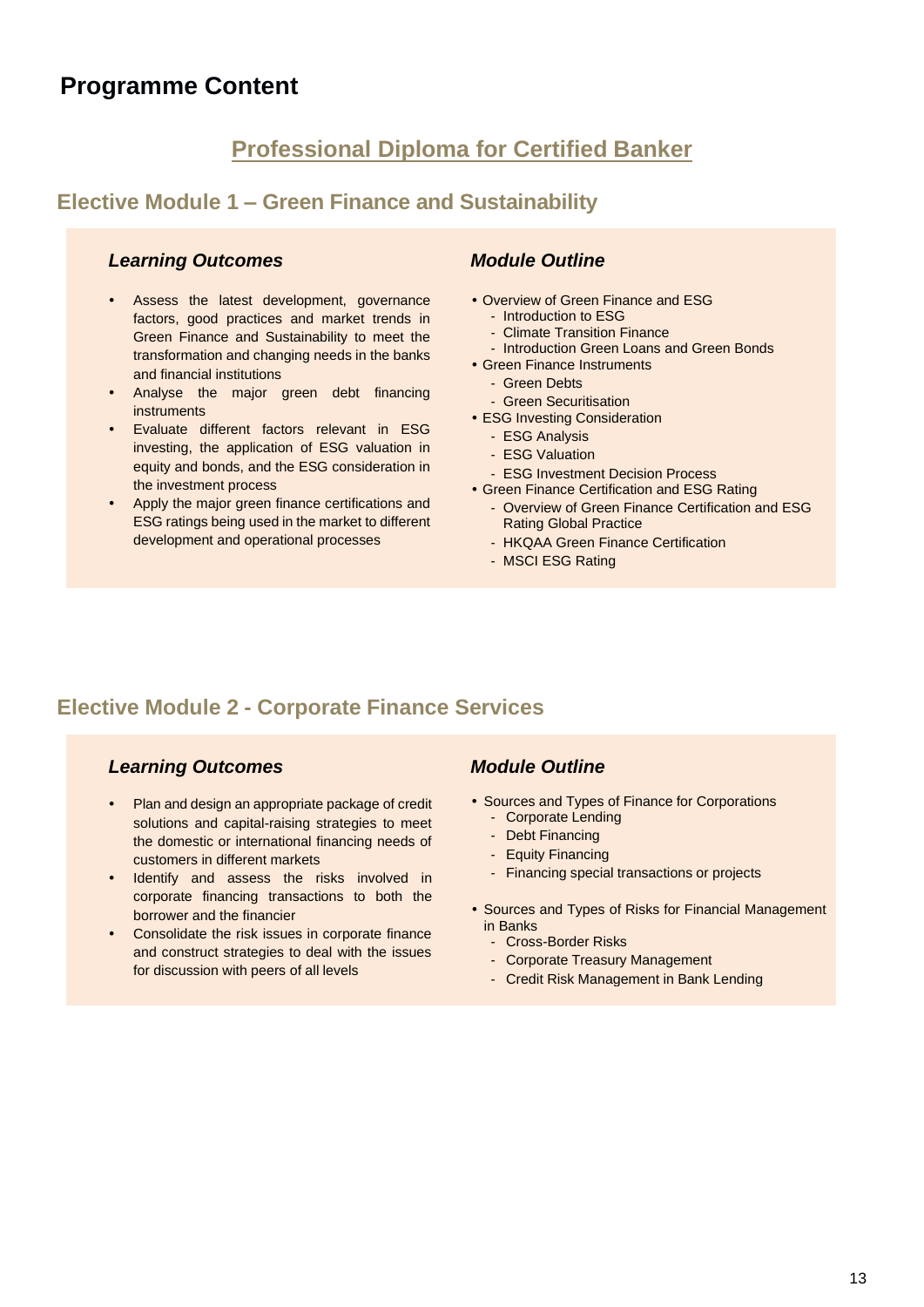# **Professional Diploma for Certified Banker**

## **Elective Module 3 - Finance of International Trade**

## *Learning Outcomes*

- Attain enhancement of specialised knowledge in international trade terms and internationally accepted code of practice which serve as a solid ground of communications with a range of audiences including international trade finance customers, peers and internal operation units within banks
- Analyse critically the financing needs of trade borrowers and design tailored-made financing solutions to meet clients' needs
- Diagnose the key risk issues in trade financing transactions and mitigate the risks involved

- Introduction to International Trade Finance - What is International Trade Finance?
- International Trading Practice
	- Methods of Payment in International Trade
	- International Payment, Settlement and Clearing **Systems**
	- Commercial and Shipping Terms Used in International Trade
	- Documents Used in International Trade
- Documentary Collections & Documentary Credits
	- Documentary Collections
	- Documentary Credits
- Trade Finance Services and Trade Related Risk
	- Import and Export Finance
	- Trade Promotion and Supporting Services
	- Trade Fraud
	- Risk and Risk Management in International Trade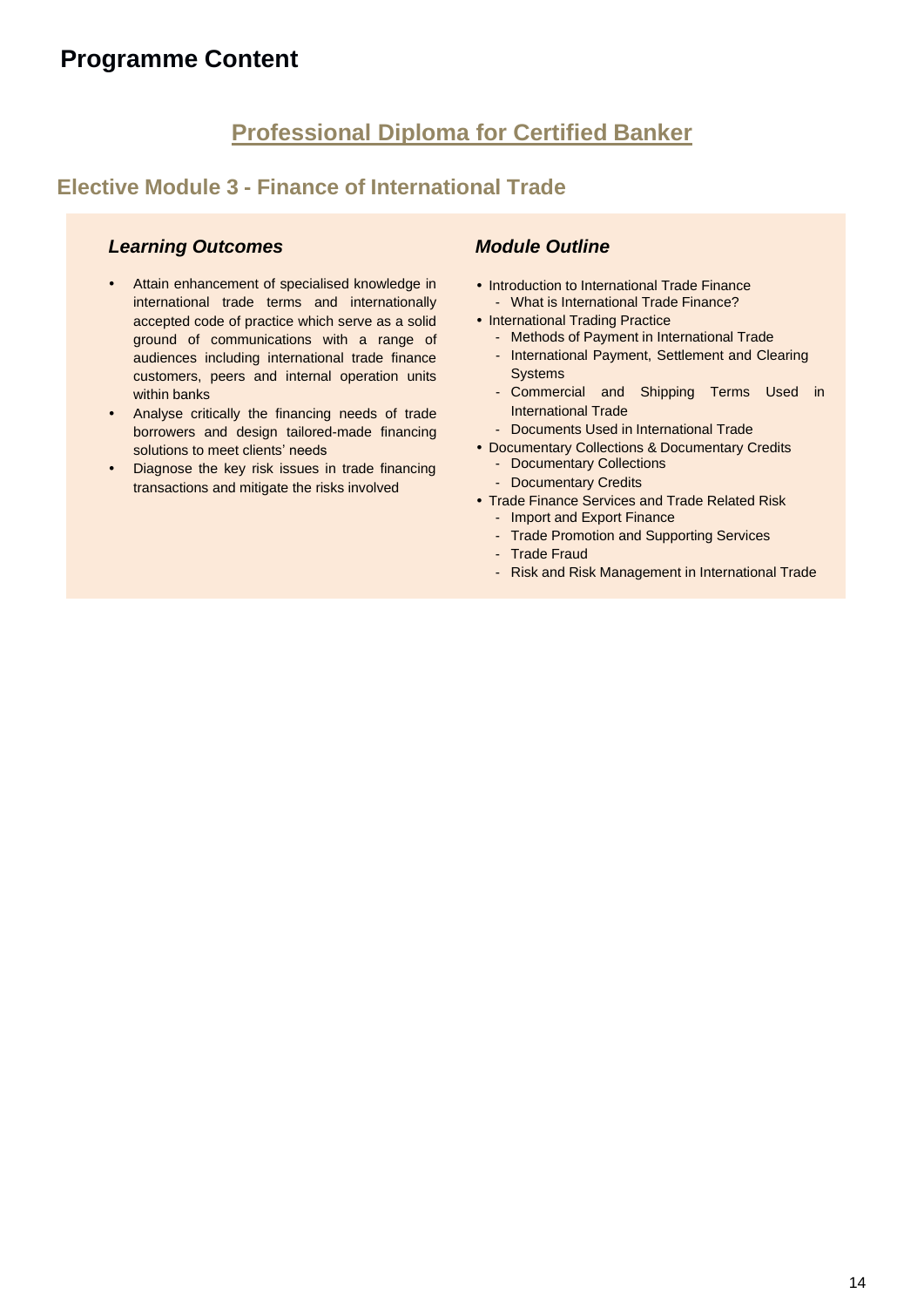## **Professional Diploma for Certified Banker**

## **Elective Module 4 - Technology Management and Innovation in Banking**

#### *Learning Outcomes*

- Assess and analyse the latest development and market trends of IT systems and financial technology and associate their implications to identify the technology needs of the banks or financial institutions
- Evaluate different kinds of financial technology, IT and security infrastructure to enhance and optimise the effectiveness and efficiency of IT platforms and services
- Plan, design and implement data analytics based on risks level, technology regulatoryrequirements and the effectiveness of the securitymeasures
- Manage and monitor the system development projects in according to system development standards and requirement
- Monitor the IT operations and services and identify the potential risks for taking actions to ensure smooth operations and risk mitigation

- Overview of Information Systems and Technology Management
	- Transformation of the Banking Industry
	- Impacts of Disintermediation & the Shared Economy
	- Open up Banking
	- Banking on the Cloud
	- Case Sharing on Facing the Challenges and Seizing the Opportunities Arising from the Banking **Transformation**
- Cyber Security and Data Privacy
	- Regulatory framework and related regulations for technology management and cybersecurity e.g., HKMA SMP Technology risk management and risk management in E-Banking
	- Cyber Security Threats
	- Information System Security Management
	- Cyber Security Regime
	- Cyber Security Technologies, Defence and **Mitigations**
	- Data Privacy Considerations
- Data Management, Analytics and Artificial Intelligence
	- Big Data Analytics for Financial Services
	- Big Data and Deep Learning Technologies
	- Applications of Artificial Intelligence in Financial **Services**
	- Credit Investigation Services
- FinTech for Digital Banking and Service Channels
	- Payment
	- Remittance
	- Chatbots
	- Robot Advisory
	- Digital Branch
	- Digital Currency
	- Distributed Ledger Technology
	- Mobile First and Mobile Only
- Compliance with Information Technology
	- Overview of regulatory technology (RegTech)
	- Transaction surveillance and AML
	- Know-your-client (KYC) and onboarding technologies
	- International efforts
- Business Analytics, System Projects, and IT **Operations** 
	- Overview of system application development and project management methodologies
	- Enterprise architecture
	- Vendor and service outsourcing management
	- Professional development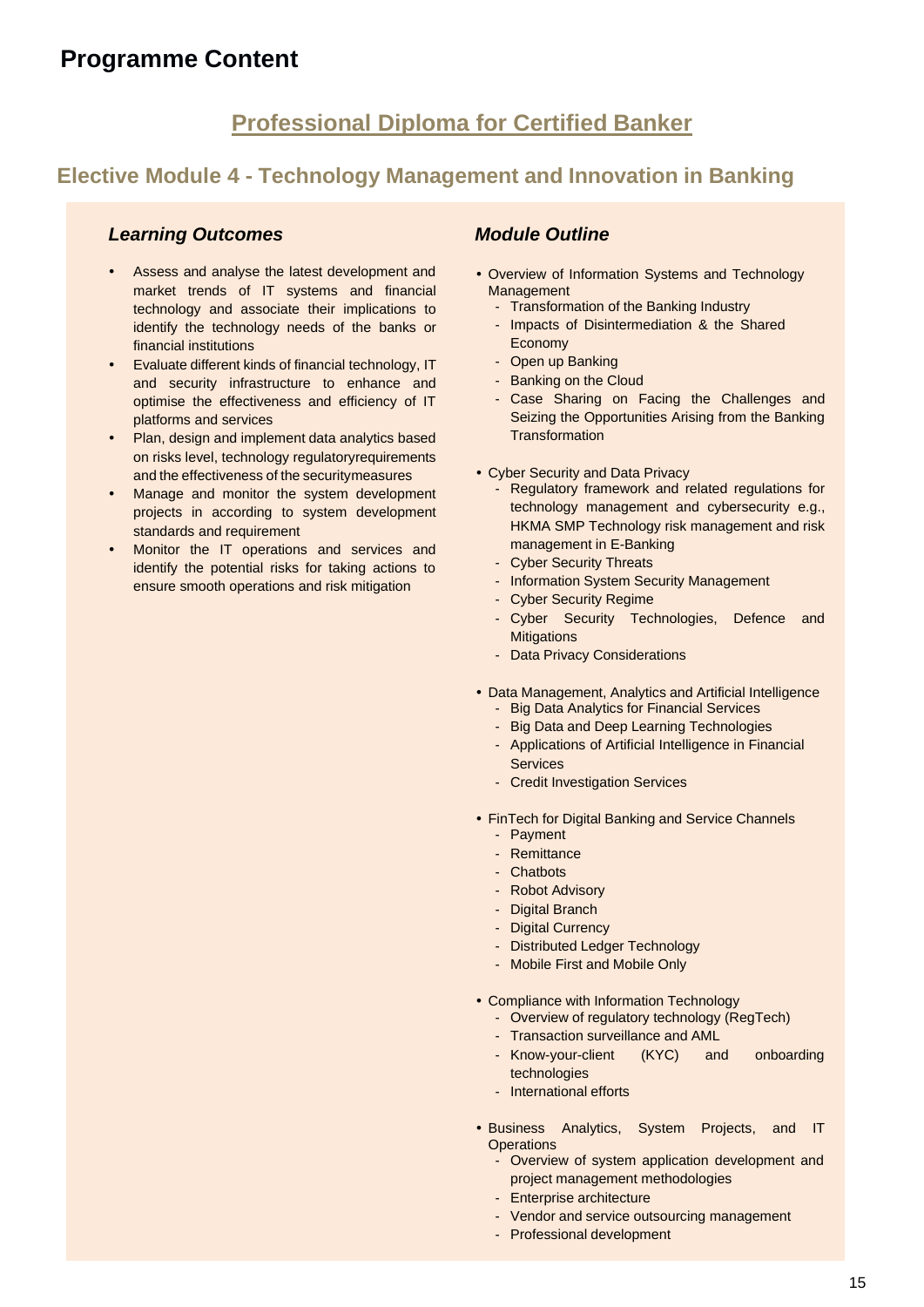**Professional Diploma for Certified Banker**

**Elective Module 5 – ECF on Retail Wealth Management (RWM) (Professional Level)**

> For exemption only. Holders of the Professional Certificate for ECF on Retail Wealth Management (RWM) offered by HKIB are eligible to apply for "ECF on RWM (Professional Level)" module exemption.

For details, please refer to "**ECF-RWM**": https://www.hkib.org/page/85

**Elective Module 6 - ECF on Anti-Money Laundering and Counter-Financing of Terrorism (AML/CFT) (Professional Level)**

For exemption only. Holders of the Professional Certificate for ECF on AML/CFT or respective grandfathered certificate are eligible to apply for ECF on AML/CFT (Professional Level) module exemption after passing the written assessment (where applicable) developed by the HKIB.

For details, please refer to "**ECF-AML/CFT**": https://www.hkib.org/page/83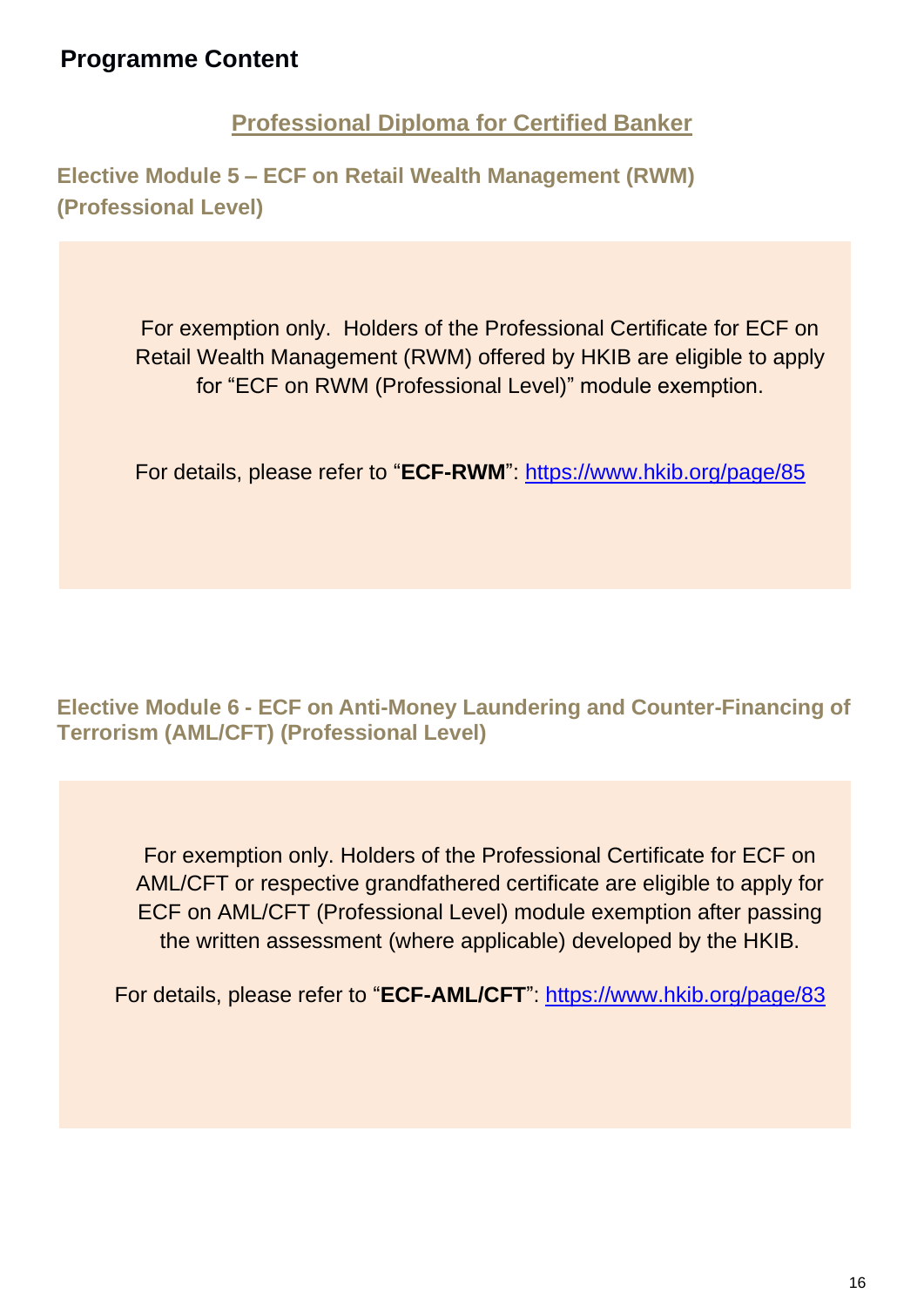## **Professional Diploma for Certified Banker**

**Elective Module 7 - ECF on Credit Risk Management (Core Level)** 

For exemption only. Holders of the Core Level Training Certificate for ECF on CRM or respective grandfathered certificate are eligible to apply for ECF on CRM (Core Level) – Fundamentals of Bank Lending (M3) module exemption after passing the written assessment (where applicable) developed by the HKIB.

For details, please refer to "**ECF-ORM**": https://www.hkib.org/page/86

## **Elective Module 8 - ECF on Operational Risk Management (Professional Level)**

For exemption only. Holders of the Professional Certificate for ECF on ORM or respective grandfathered certificate are eligible to apply for ECF on ORM (Professional Level) module exemption after passing the written assessment (where applicable) developed by the HKIB.

For details, please refer to "**ECF-ORM**": https://www.hkib.org/page/87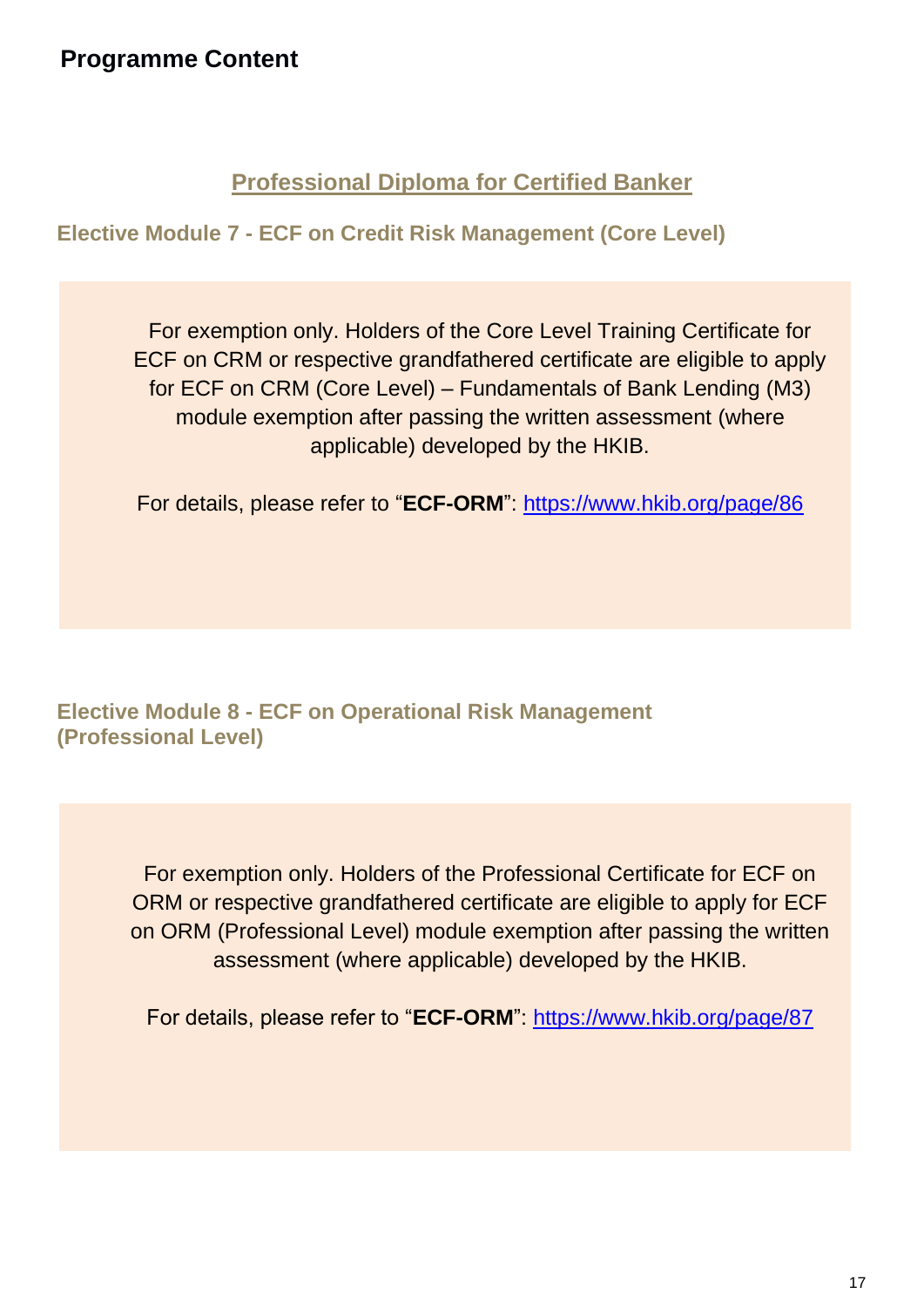**Postgraduate Diploma in Credit Management for Certified Banker**

**Specialist Module 1 – ECF on CRM (Professional Level) – Commercial Lending**

For exemption only. Holders of the Professional Level Training Certificate for ECF on CRM or respective grandfathered certificate are eligible to apply for ECF on CRM (Professional Level) – Advanced Commercial Lending (M4) or ECF on CRM (Professional Level) Advanced Credit Risk Management and Regulatory Requirements (M5) module exemption after passing the written assessment (where applicable) developed by the HKIB.

For details, please refer to "**[ECF-CRM](https://www.hkib.org/page/85)**": (https://www.hkib.org/page/86)

**Specialist Module 2 – ECF on CRM (Professional Level) – Credit Portfolio Management**

For exemption only. Holders of the Professional Level Training Certificate for ECF on CRM or respective grandfathered certificate are eligible to apply for ECF on CRM (Professional Level) – Advanced Commercial Lending (M4) or ECF on CRM (Professional Level) Advanced Credit Risk Management and Regulatory Requirements (M5) module exemption after passing the written assessment (where applicable) developed by the HKIB.

For details, please refer to "**[ECF-CRM](https://www.hkib.org/page/85)**": (https://www.hkib.org/page/86)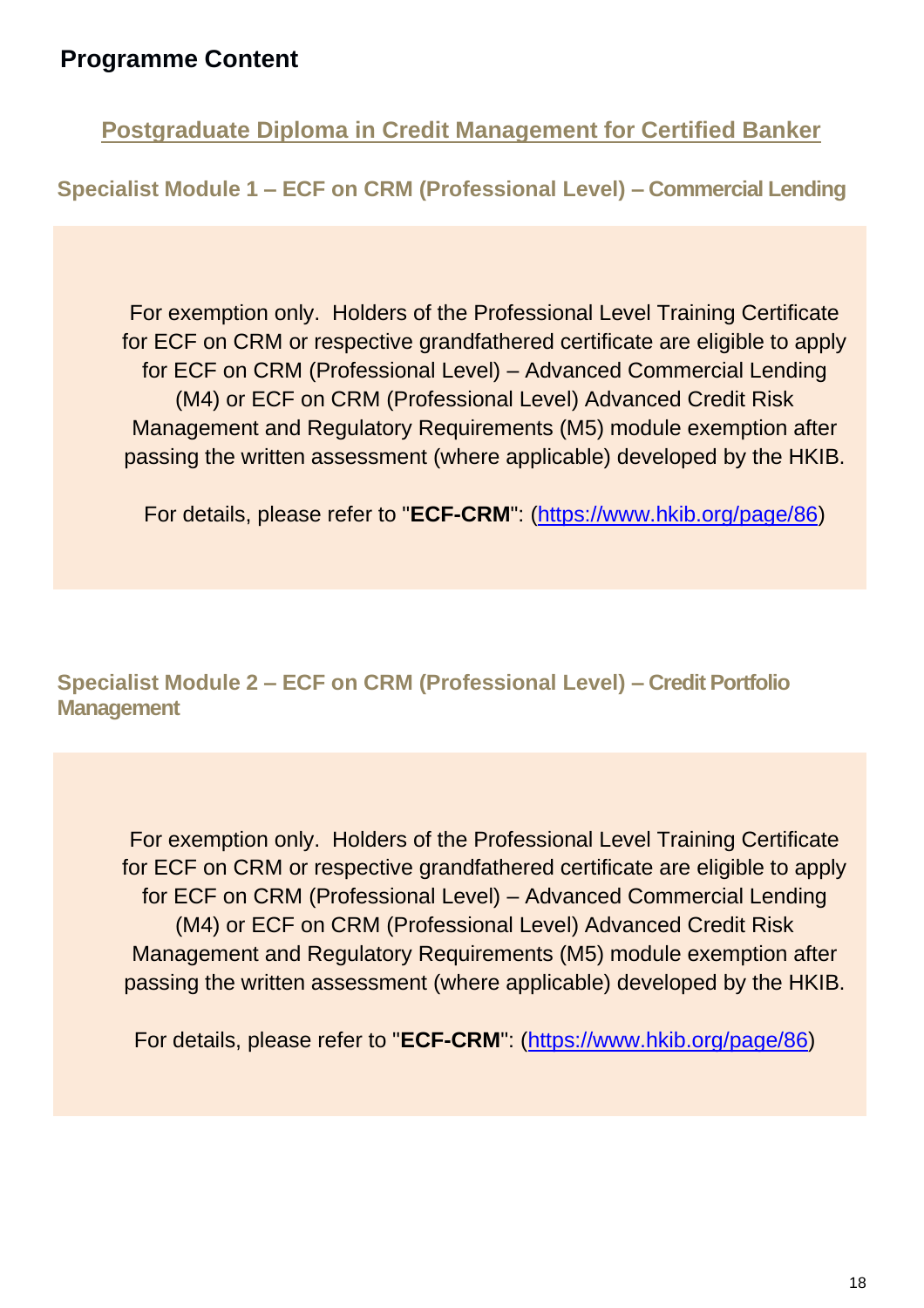## **Postgraduate Diploma in Treasury Management for Certified Banker**

## **Specialist Module 1 - Bank Asset and Liability Management**

#### *Learning Outcomes*

- Identify and critically evaluate how market factors impact the profitability of banks
- Compare and select different approaches of bank asset and liability management from ALCO's perspectives and evaluate the appropriateness of particular strategies in fulfilling the bank's stated objectives
- Demonstrate how market and liquidity risks overlap to exert pressure on banks' capital and identify strategic considerations in capital planning
- Identify how interest rate risks threaten banks' financial stability and evaluate critically the effectiveness of technical strategies in providing immunisation against such risks

#### *Module Outline*

- Asset and Liability Management
	- Managing Bank Profitability
	- Asset and Liability Management Committee (ALCO)
	- Managing Bank Assets and Liabilities
- Managing Liquidity Risk and Interest Rate Risk - Capital and Liquidity Management
	- Managing Interest Rate Risk
	- Asset and Liability Management Strategies in Changing Market Conditions

## **Specialist Module 2 - Treasury Markets and Operations**

## *Learning Outcomes*

- Undertake critical analysis on the roles and functions of treasury operations in banks and demonstrate how the operations provide checkand-balance internal controls;
- Deal with the day-to-day management of a wide range of treasury activities by market segments to fulfil the asset and liability management objectives of the bank;
- Identify the types and assess the magnitude of risks and decide on the deployment of resources and tools to implement effective risk measures and control;
- conduct research on market practices and operation procedures to evaluate the effectiveness of risk control.

- Treasury Management - Treasury Management of Financial Institutions
- Foreign Exchange, Money Market & Derivatives - Foreign Exchange Market
	- Money and Capital Markets
	- Derivatives
- Treasury Operation
	- Treasury Operations
	- Market Risk Measures
	- Payment and settlement systems risk Management
- Case Studies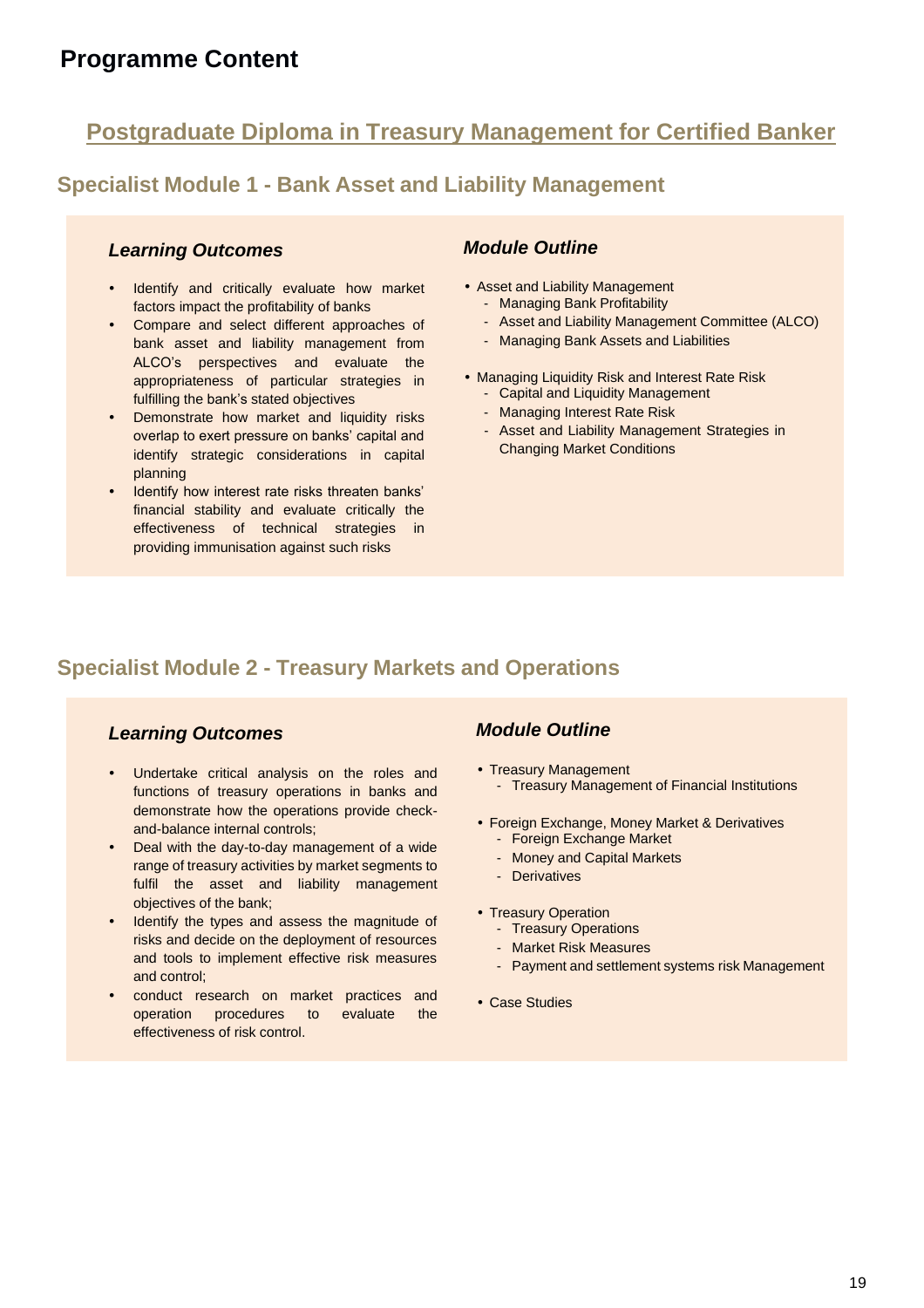# **Postgraduate Diploma in Operations Management for Certified Banker**

## **Specialist Module 1 - Banking Law and Practice**

#### *Learning Outcomes*

- Critically assess the implications of the current law and practice governing banker's roles in banker-customer contractual and noncontractual relationships;
- Analyse critically the bank's duty in different types of accounts and account conduct in banking operations under the framework of bankercustomer relationship;
- Evaluate critically the law related to types of security which are commonly accepted by the banks;
- Communicate and assess the consequences of undertaking bankruptcy proceedings to the bank and customer in relation to a bank's bad debt collection procedures.

## *Module Outline*

- Banker-Customer Relationship and Account Opening - Contractual Relationship under Code of Banking **Practice** 
	- The Opening and the Conduct of Accounts
- Banking Operations - Bills of Exchange and Other Banking Operations
- Law related to Security
	- Guarantee
	- Mortgage of Land
	- Other Security Interests
- Insolvency
	- Bankruptcy
	- Winding-up

## **Specialist Module 2 - Operational Risk Management**

## *Learning Outcomes*

- Critically evaluate the performance of a wide range of functional issues from a risk management perspective;
- Formulate a framework related to risk management & quality control of internal operations;
- Manage unfamiliar problems, operational problems, and exercise the appropriate judgment in matters relating to complex operational functions covering service, product and process management;
- Propose justified solutions and recommendations on operational risk management based on analysis and synthesis of relevant information

- Operational Risk in Banking Industry
	- Overview and definition of Operational Risk
	- Operational risk management framework
	- Case studies
- Process of Operational Risk Management
	- Methodologies and tools - Risk identification
	- Risk measurement and assessment
	- Risk control and mitigation
	-
	- Risk reporting
	- Other related techniques
- Regulatory Framework and Governance Structure
	- Regulatory requirements
	- Risk governance